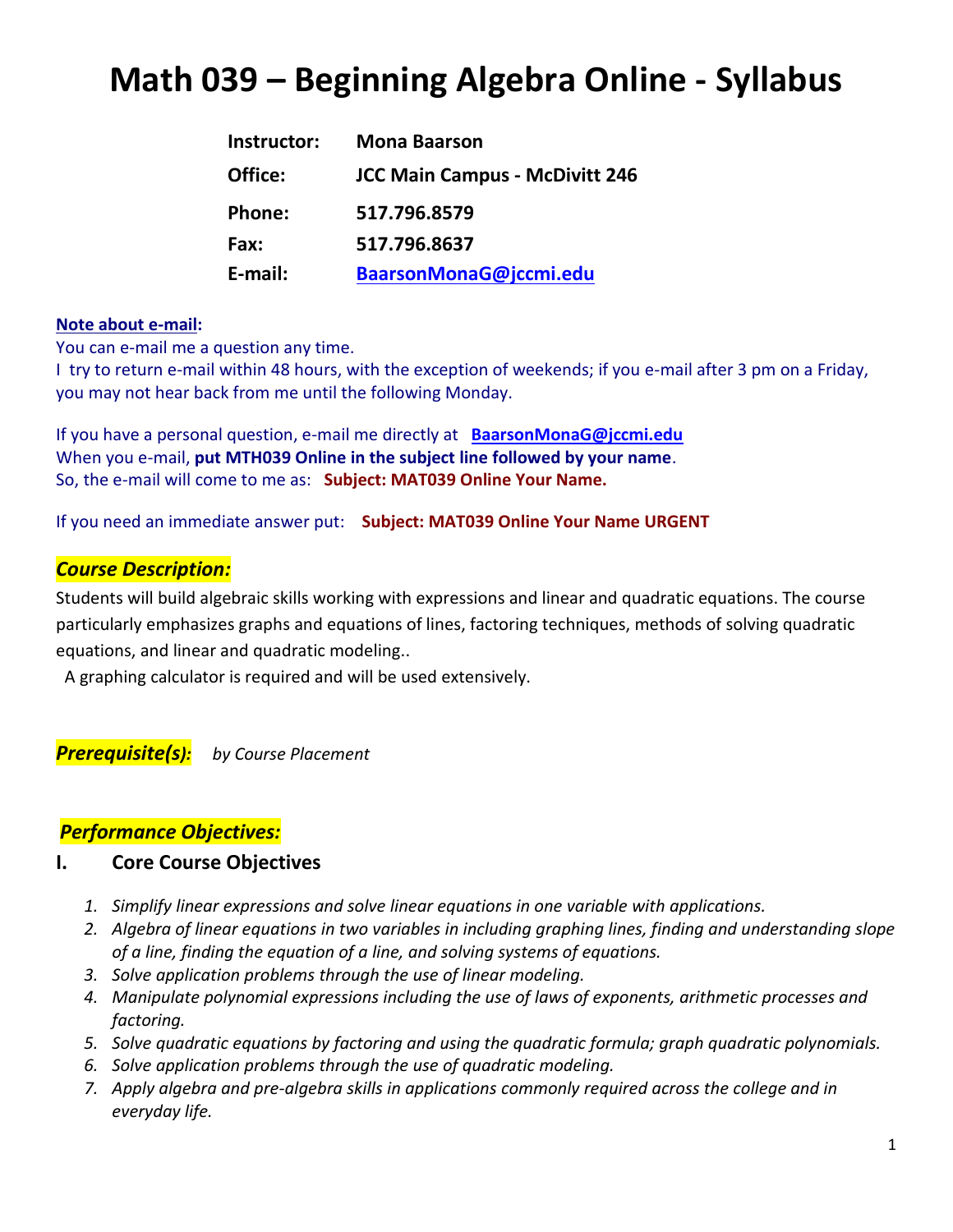#### **II. Associate Degree Outcomes**

 **T**he Board of Trustees has determined that all JCC graduates should develop or enhance certain essential skills while enrolled in the college. All courses at Jackson Community College address one or more institutionally defined Associate Degree Outcomes (ADOs).

MATH 039 addresses two of these **Associate Degree Outcomes** (see below) :

- Demonstrate computational skills and mathematical reasoning. (ADO 3)
- Critical thinking and problem solving (ADO 7)

#### **Associate Degree Outcomes:**

Mathematics is required for graduation from Jackson Community College and is a component of general education. General education promotes essential skills and understandings that collectively define the educated person. One aspect of general education is the development of practical skills which is guided by the associate degree outcomes (ADOs).

A graduate from JCC should possess the following skills (associate degree outcomes):

**ADO 1: Write clearly, concisely and intelligibly (3 credits)**

**ADO 2: Speak clearly, concisely and intelligibly**

**ADO 3: Demonstrate computational skills and mathematical reasoning (3-5 credits)**

**ADO 4: Demonstrate scientific reasoning (4-5 credits)**

**ADO 5: Understand human behavior and social systems the principles which govern them,**

 **and their implications for the present and future (3-4 credits)**

- **ADO 6: Understand aesthetic experience and artistic creativity (3 credits)**
- **ADO 7: Think critically**

**ADO 8: Make responsible decisions in personal and professional contexts**

**ADO 9: Work productively with others, recognizing individual contributions to group success**

**ADO 10: Understand and respect the diversity and interdependence of the world's peoples and cultures**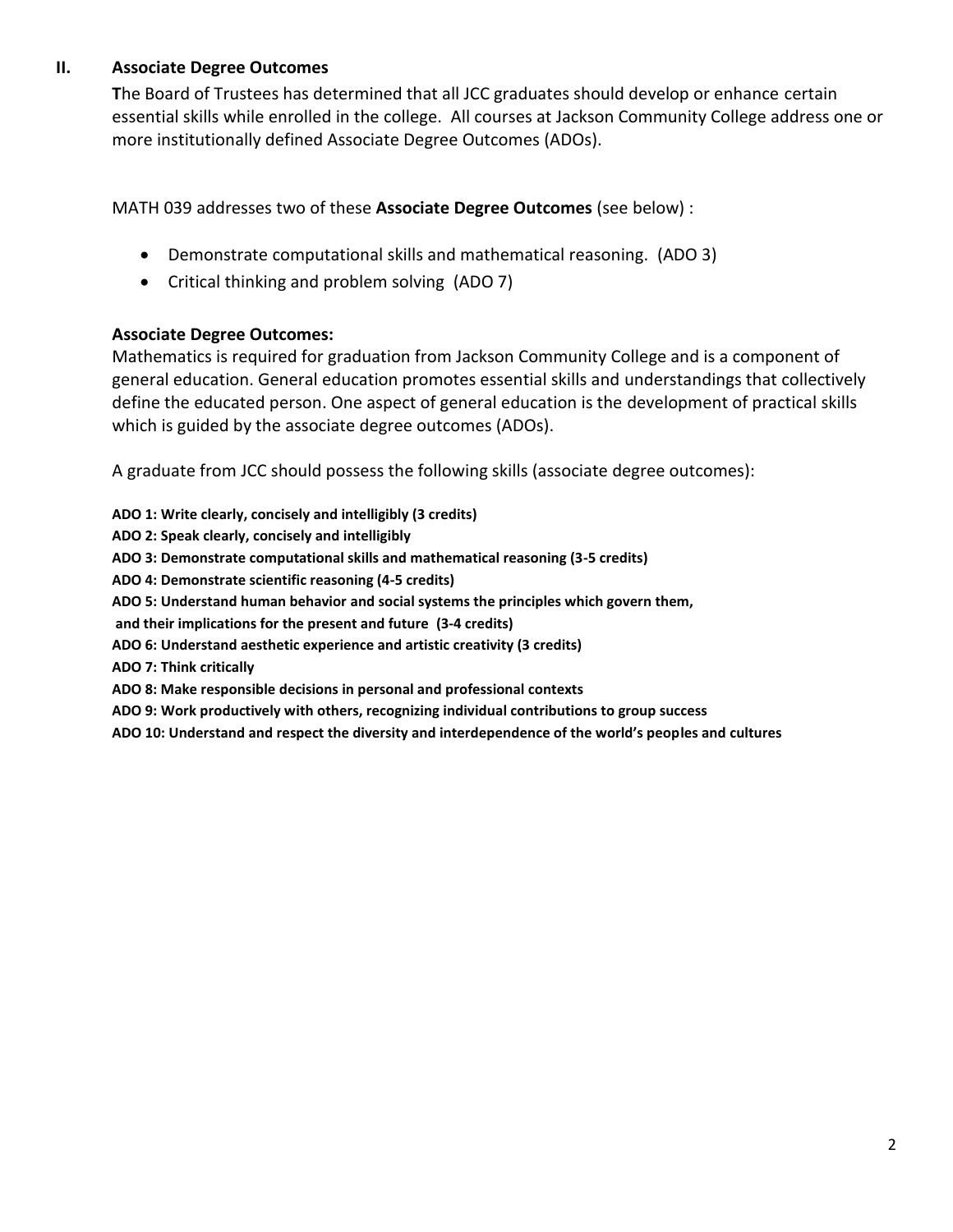#### **Materials Needed for the Course**

See the Document: **Course Materials**

### **Course Topics and Assignments**

The topics covered in the course, the assignments and the due dates for Homework, Quizzes, Discussion Forums/Link Analysis Paper, Unit Exams, and Final Exam can be found in the following documents:

- See document: **Math 039 Online Course Calendar by Weeks**
- MyMathLab: **The Course Calendar by Weeks is to be used in conjunction with the due dates found in "MyMathLab" under Do Homework, then Show All. The Course Calendar by Weeks will help the student to know what sections and topics in the textbook need to be learned and completed each week in order to meet the due dates posted in "MyMathLab" under Do Homework, then Show All.**

### **Grading Procedures**

- See document: **Math 039 Online Grading Procedures**
- See document: **Math 039 Online Grading Scale**

### **Available Help**

- **T**utors (plus additional services for academic success) can be accessed by calling 796-8415 or by stopping by the Center for Student Success, Bert Walker Hall Room 125.
- **S**tudents requiring special assistance (including those affected by the Americans with Disabilities Act) should contact the Center for Student Success. This is the first step in acquiring the appropriate accommodations to facilitate your learning.
- See the document: **Getting Help with Math 039 Online**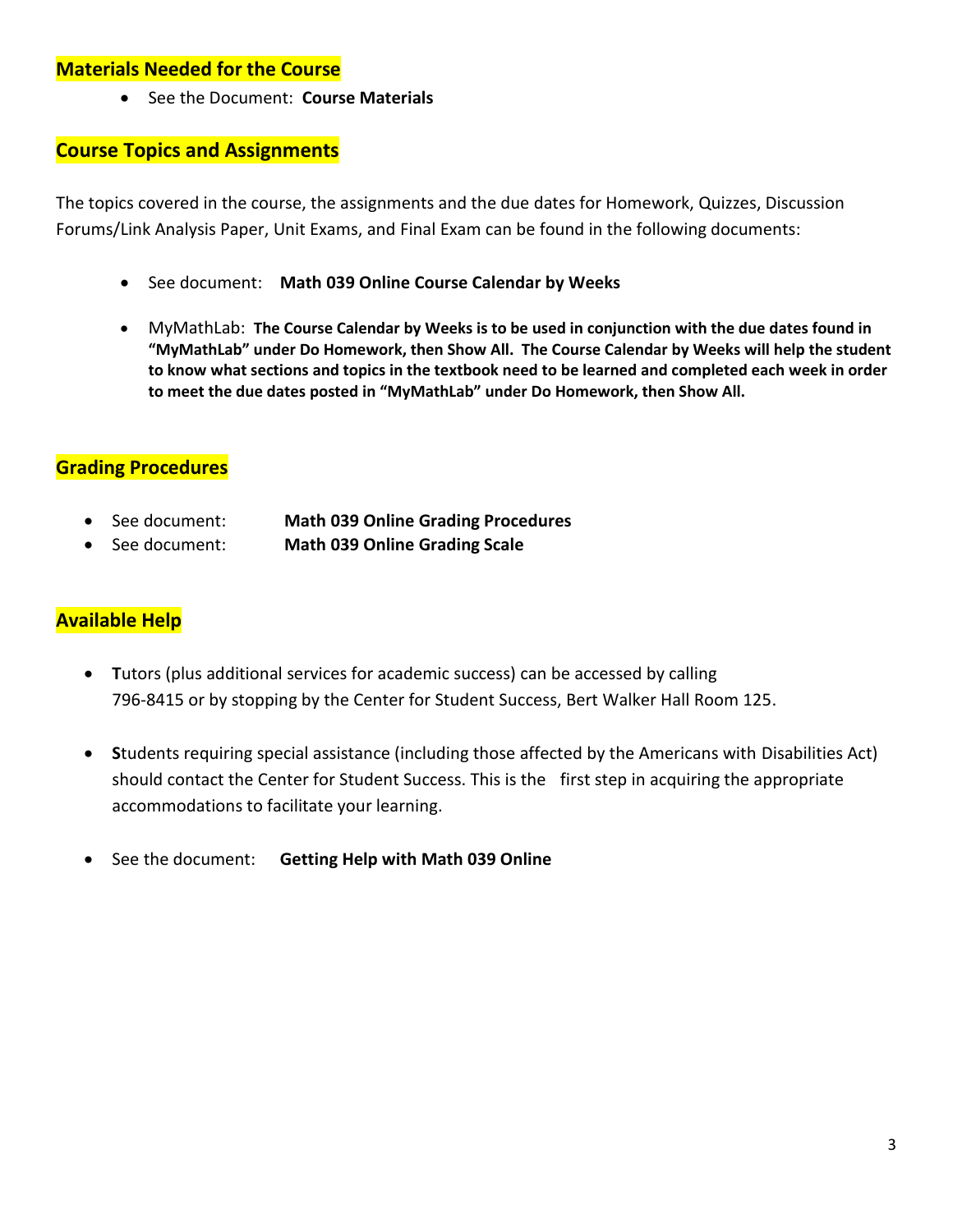### **Late Work Policy**

- **Homework** is to be completed on or before the due dates. See: **Math 039 Online Class Calendar by Weeks and MyMathLab for due dates.**
- **Quizzes** are to be completed on or before the due dates. See: **Math 039 Online Class Calendar by Weeks and MyMathLab for due dates.**
- **Unit Exams** are to be completed on or before the due dates. See: **Math 039 Online Class Calendar by Weeks and MyMathLab for due dates.**
- **Midterm Exam and the Final Exam** are to be completed and turned in, at the JCC Testing Lab, on or before the due dates.

**Or, the Midterm Exam and Final Exam** are to be completed, mailed to me by US Mail and postmarked on or before the due dates (if you have chosen to take your midterm and final exam at another college testing center or public library).

See: **Math 039 Online Class Calendar by Weeks and MyMathLab for due dates.**

**Remember that the due dates are completion dates and postmark dates for the Midterm Exam and Final Exam**

 **Discussions and Projects: Discussions, Link Analysis Paper and other Project** are to be completed on or before the due dates. See: **Math 039 Online Class Calendar by Weeks and MyMathLab for due dates.**

### **Grading Scale**

See Document: **Math 039 Online Grading Scale**

#### **Class Calendar for Assignments and Due Dates**

- See document: **Math 039 Online Class Calendar by Weeks and MyMathLab**
- See MyMathLab: **The Course Calendar by Weeks is to be used in conjunction with the due dates found in "MyMathLab" under Do Homework, then Show All. The Course Calendar by Weeks will help the student to know what sections and topics in the textbook need to be learned and completed each week in order to meet the due dates posted in "MyMathLab" under Do Homework, then Show All.**

**Please note that the due dates found in MyMathLab are the official due dates (assignments cannot be turned in past the dates in MyMathLab). The dates on the Course Calendar are dates that assignments should be completed in order to complete the coursework without feeling rushed.**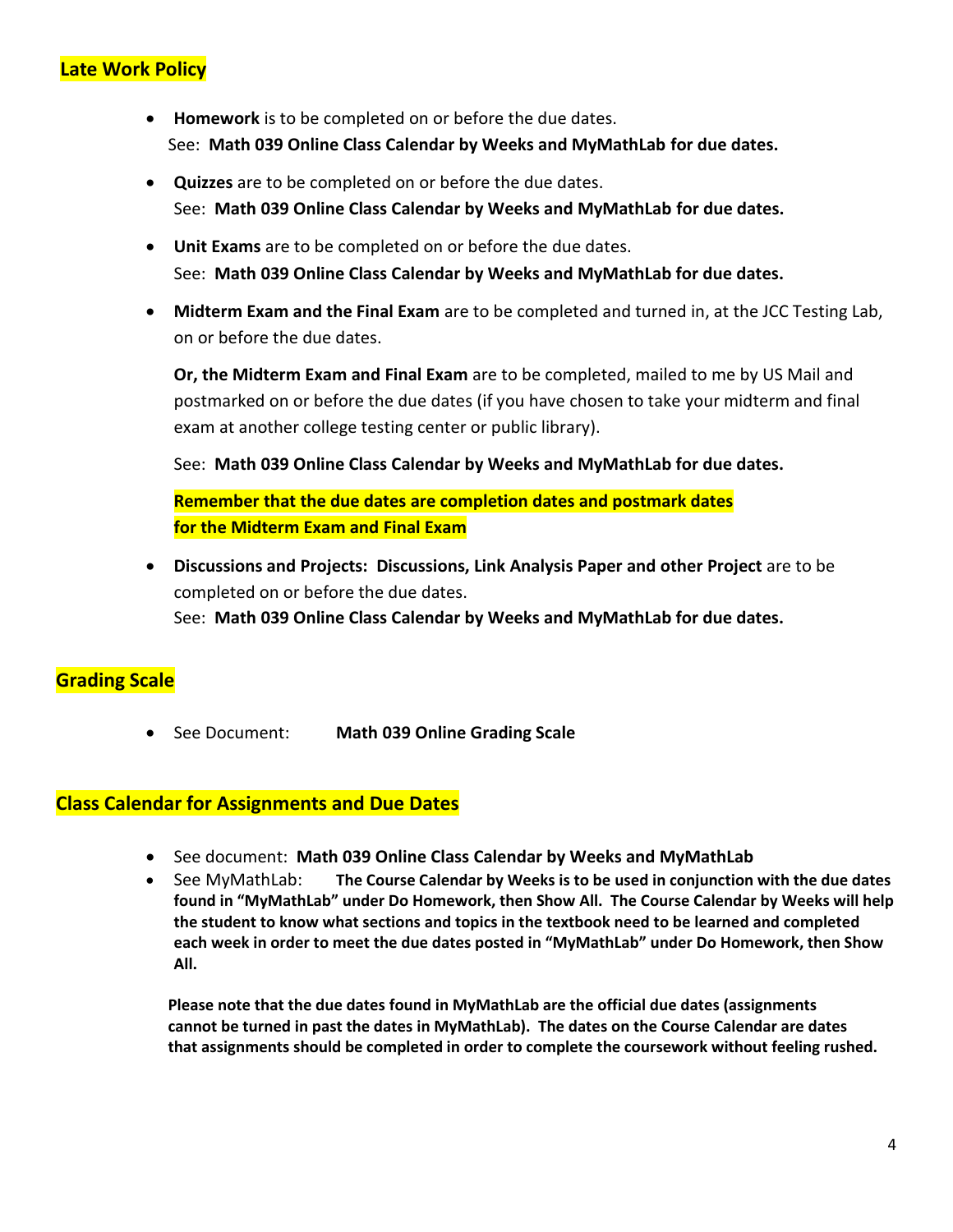#### **Other General Information**

- **Instructional Philosophy:** Education is a self-initiated, active, goal-directed process, leading to a change and/or expansion of the students understanding of and ability to use the subject material. The student is expected to be accountable for the learning process. The instructor should be viewed as a facilitator and resource person to assist in the process.
- **Academic Honesty:** (Excerpt from JCC policy; see instructor for a copy of the complete policy.) Academic Honesty is expected of all students. It is the ethical behavior that includes producing their own work and not representing others' their own, either by plagiarism, by cheating or by helping others to do so. Faculty members who suspect a student of academic dishonesty may penalize the student by…assigning a failing grade for the paper, project, report, exam or the course itself.
- **Audits:** Must be registered during the first week of class. You will not receive a grade or credit for the course.
- **Drop and Withdraw** deadlines are on the *Academic Calendar website* found at http://www.jccmi.edu/academics/academic\_calendar.htm. If you do not wish to complete the class and receive a grade, because you are not happy with your grade or for any other reason, you must withdraw by this date. The instructor may withdraw any student who does not complete assignments and/or tests in a timely manner. However, **do not assume that I will withdraw you.**
- **Incompletes** will be given only in accordance with JCC policy. (Excerpt from JCC policy; see instructor for a copy of the complete policy.) A student may request an incomplete from the instructor. The incomplete will be granted only if the student can provide documentation that his or her work up to that point is sufficient in quality, but lacking in quantity, due to circumstances beyond the student's control. Furthermore, a written plan for making up the missing work within one semester must be completed by the student. Final determination of whether an incomplete will be given is the instructor's decision.
- **General College Policies:** You should read the policies and procedures of the college as specified in the "Student Handbook".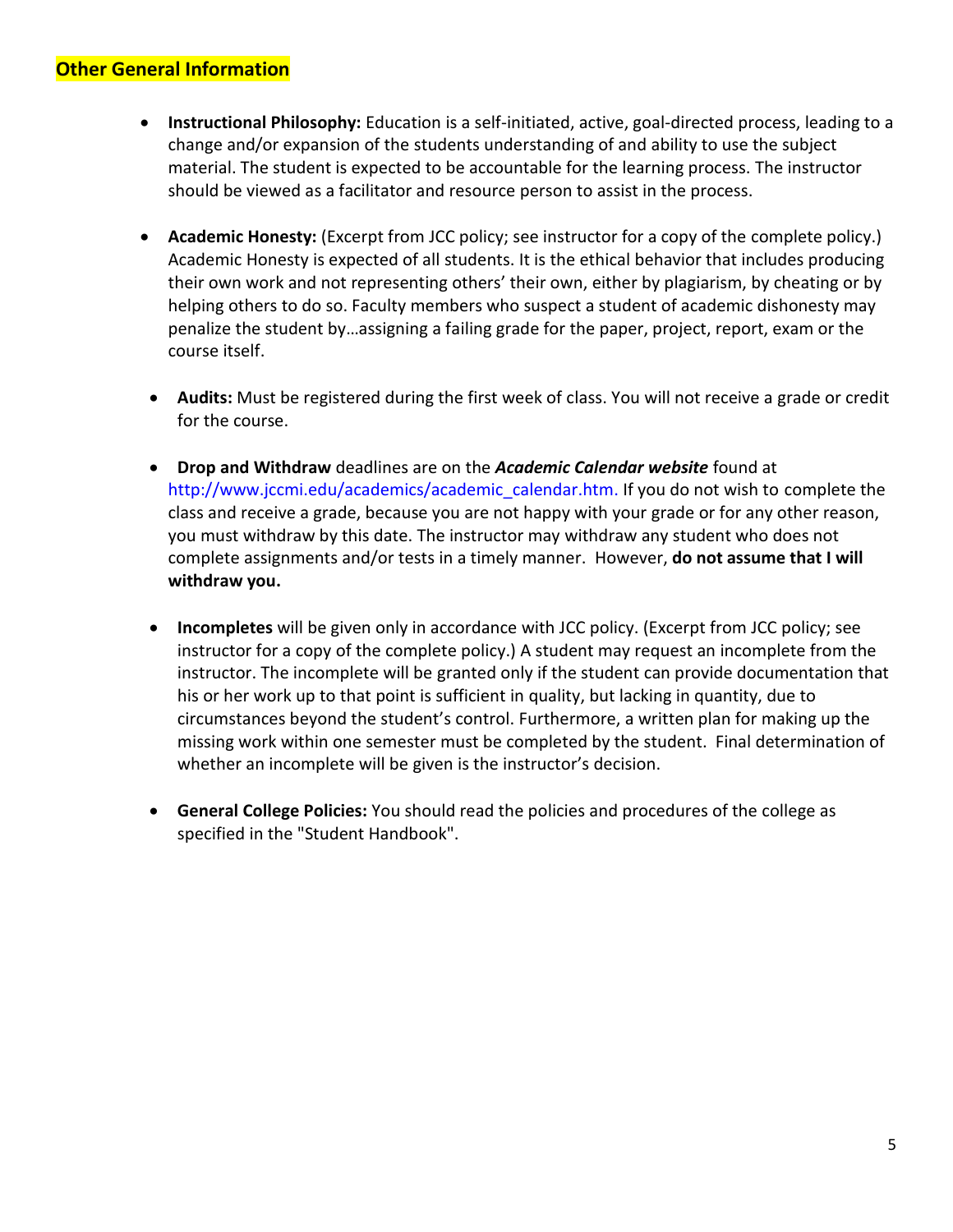First and foremost, it is extremely important that you understand that this is not a self-paced course! Deadlines must be met in order to receive credit for the assignment. In order to get the complete understanding of the subject matter being presented in this course so that you will be able to progress competently to the course that comes after this, namely College Algebra, it is necessary that you progress through the material in a timely and efficient manner. The material has to be learned in a way that allows you to digest the concepts being taught. Therefore, we will have a Course Calendar by Weeks with Assignments and Due Dates.

**The Course Calendar by Weeks is to be used in conjunction with the due dates found in "MyMathLab" under Do Homework, then Show All. The Course Calendar by Weeks will help the student to know what sections and topics in the textbook need to be learned and completed each week in order to meet the due dates posted in "MyMathLab" under Do Homework, then Show All.**

On the **Course Calendar by Weeks**, you will find the various types of activities that we will be doing to receive a grade for this course. In order to complete the course, you must complete the requirements in each of the five categories: Homework, Quizzes, Discussion Forums/Link Analysis Paper, Unit Exams, the Midterm and the Final Exam.

You should also refer to the due dates found in **MyMathLab** to help you meet the assignment due dates for the course.

#### **Note about e-mail:**

You can e-mail me a question any time.

I try to return e-mail within 48 hours, with the exception of weekends; if you e-mail after 3 pm on a Friday, you may not hear back from me until the following Monday.

If you have a personal question, e-mail me directly at **[BaarsonMonaG@jccmi.edu](mailto:mona_baarson@jccmi.edu)** When you e-mail, **put MAT 039 Online in the subject line followed by your name**.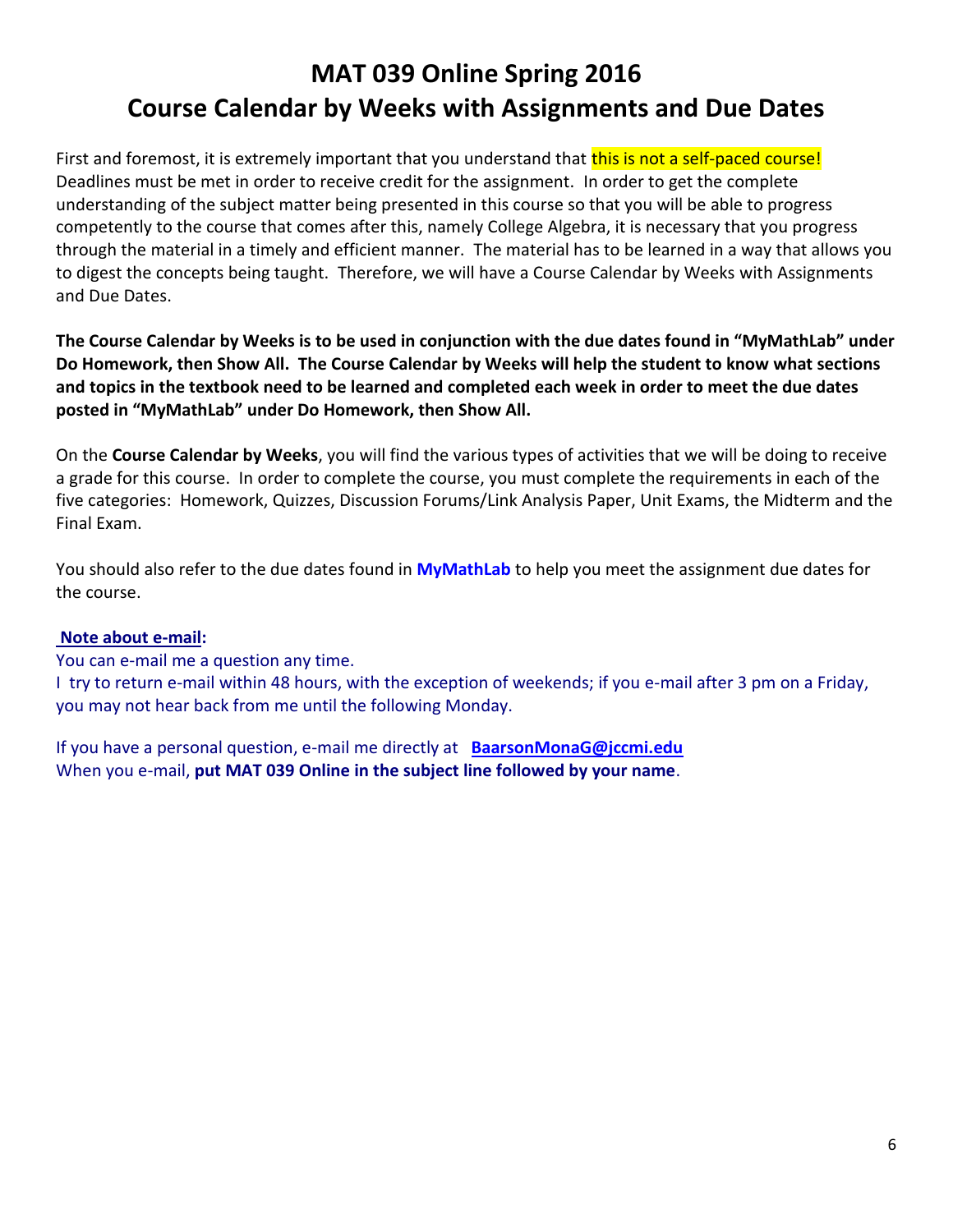|               |                     | <b>Topics Covered and</b>                                       |
|---------------|---------------------|-----------------------------------------------------------------|
| Day           | <b>Sections</b>     | <b>Assignments To Be Working On</b>                             |
| Week 1        |                     |                                                                 |
|               | Due by May 23       | <b>MyMathLab - Get Signed Up Immediately!!!</b>                 |
|               | Due by May 25       | <b>Proctor Selection Form - Quiz in MyMathLab/CourseCompass</b> |
|               | Due by May 30       | <b>Proctor Selection Form - Fill Out and Send to Instructor</b> |
|               | Due by July 9       | <b>Midterm Exam</b>                                             |
|               | Due by July 9       | <b>Link Analysis Paper</b>                                      |
|               | Due by Aug 6        | <b>Final Exam</b>                                               |
|               |                     |                                                                 |
| May 23 to     | 1.1                 | <b>Variables and Constants</b>                                  |
| May 28        | 2.1                 | Expressions                                                     |
|               | 2.2                 | <b>Operations with Fractions</b>                                |
|               | $2.3 - 2.5$         | Operations on Real Numbers, Ratios and Percents                 |
|               | Supp.               | Weighted Averages; Unit Analysis                                |
|               | 2.6                 | <b>Exponents and Order of Operations</b>                        |
|               | <b>Memorial Day</b> |                                                                 |
| May $28 - 30$ | <b>Holiday</b>      | No classes, offices closed May 30                               |
|               |                     |                                                                 |
|               |                     |                                                                 |
| Week 2        |                     |                                                                 |
|               | Due by May 23       | <b>MyMathLab - Get Signed Up Immediately!!!</b>                 |
|               | Due by May 25       | <b>Proctor Selection Form - Quiz in MyMathLab/CourseCompass</b> |
|               | Due by May 30       | <b>Proctor Selection Form - Fill Out and Send to Instructor</b> |
|               | Due by July 9       | <b>Midterm Exam</b>                                             |
|               | Due by July 9       | <b>Link Analysis Paper</b>                                      |
|               | Due by Aug 6        | <b>Final Exam</b>                                               |
|               |                     |                                                                 |
| May 29 to     | <b>Review</b>       | Review for Chapter 2 Exam - Chapters 1.1 and 2                  |
| June 4        | Exam                | Chapter 2 Exam (MML) - Chapters 1.1 and 2                       |
|               |                     |                                                                 |
|               | 1.2                 | Scattergrams                                                    |
|               | 1.3                 | <b>Exact Linear Relationships</b>                               |
|               | 1.4                 | Approximate Linear Relationships                                |
|               |                     |                                                                 |
|               | 3.1                 | Graphing Equations of the Form y=mx+b                           |
|               | 3.2<br>3.3          | Graphing Linear Models; Unit Analysis<br>Slope of a Line        |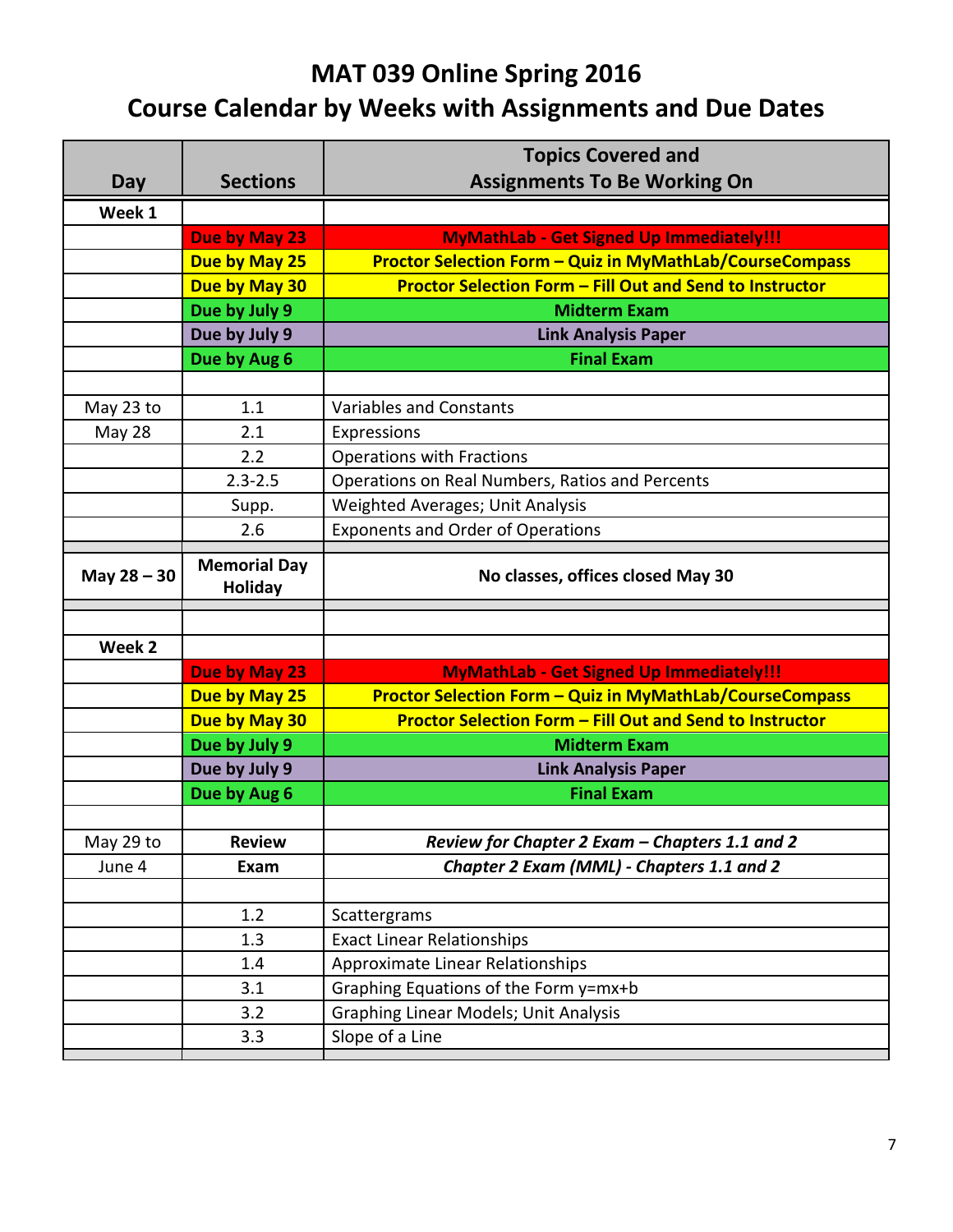|                 | <b>Topics Covered and</b>                                   |
|-----------------|-------------------------------------------------------------|
| <b>Sections</b> | <b>Assignments To Be Working On</b>                         |
|                 |                                                             |
| Due by July 9   | <b>Midterm Exam</b>                                         |
| Due by July 9   | <b>Link Analysis Paper</b>                                  |
| Due by Aug. 6   | <b>Final Exam</b>                                           |
|                 |                                                             |
| <b>Review</b>   | Review for Chapter 1 Exam - Chapters 1.2, 1.3 and 1.4       |
| Exam            | Chapter 1 Exam (MML) - Chapters 1.2, 1.3 and 1.4            |
|                 |                                                             |
| 3.4             | Using Slope to Graph Linear Equations                       |
| 3.5             | Rate of Change                                              |
| 4.1             | Commutative, Associative, and Distributive Laws             |
| 4.2             | <b>Simplifying Expressions</b>                              |
| 4.3             | Solving Linear Equations in One Variable                    |
|                 |                                                             |
| <b>Review</b>   | Midterm Review - Review Found in MML                        |
| <b>Exam</b>     | Midterm Exam - Chapters 1, 2, 3, 4 and 5 (see below)        |
|                 | Please Note: The Midterm Exam must be taken in a proctored  |
|                 | environment. The Midterm Exam is a paper and pencil exam in |
|                 | which all work must be shown to receive full credit.        |
|                 | The Midterm exam must be                                    |
|                 | Postmarked or taken in JCC Testing on or before:            |
|                 | Saturday, July 9, 2016                                      |
|                 |                                                             |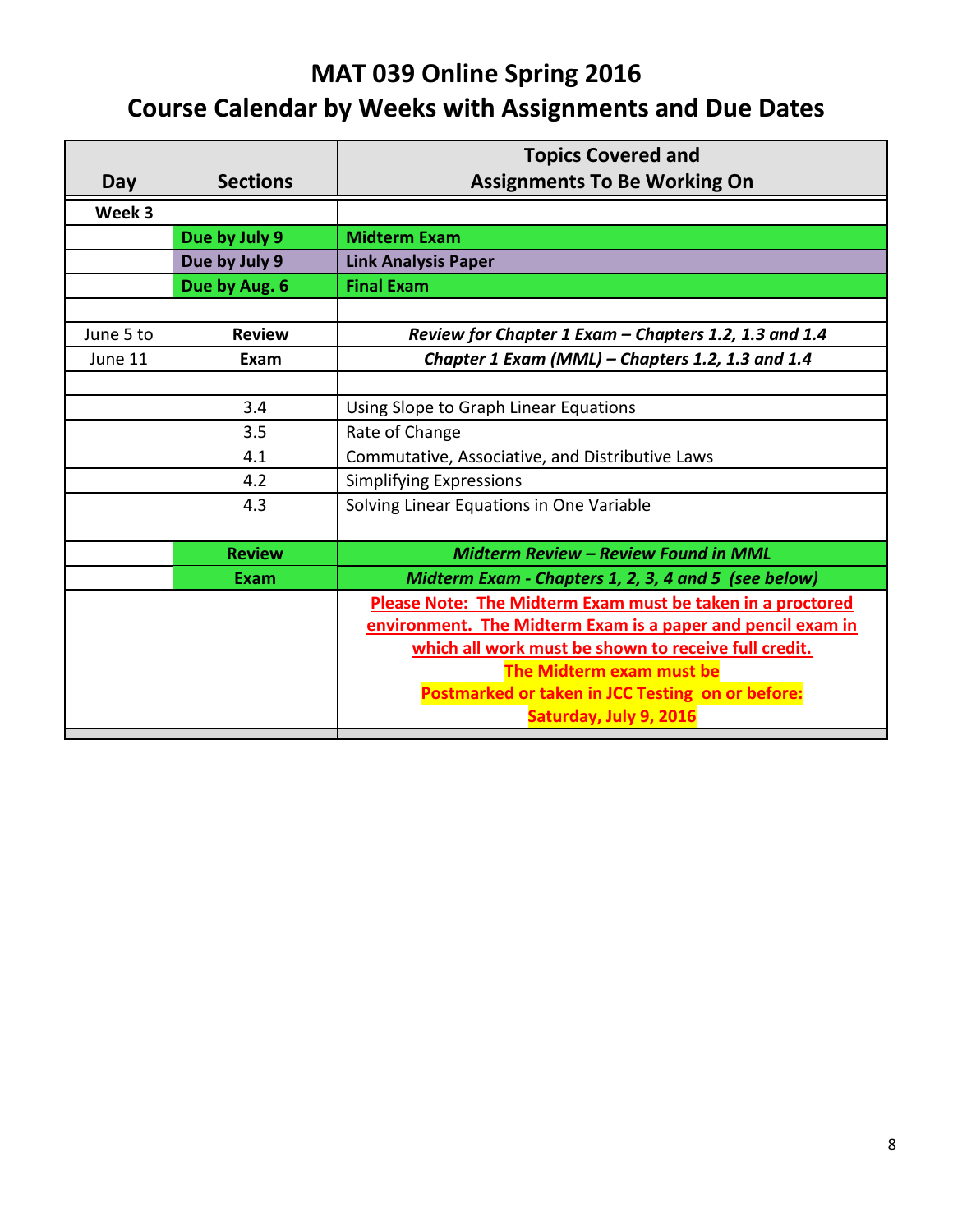|            |                 | <b>Topics Covered and</b>                                   |
|------------|-----------------|-------------------------------------------------------------|
| Day        | <b>Sections</b> | <b>Assignments To Be Working On</b>                         |
| Week 4     |                 |                                                             |
|            |                 |                                                             |
|            | Due by July 9   | <b>Midterm Exam</b>                                         |
|            | Due by July 9   | <b>Link Analysis Paper</b>                                  |
|            | Due by Aug. 6   | <b>Final Exam</b>                                           |
|            |                 |                                                             |
| June 12 to | <b>Review</b>   | <b>Review for Chapter 3 Exam</b>                            |
| June 18    | Exam            | <b>Chapter 3 Exam (MML)</b>                                 |
|            |                 |                                                             |
|            | 4.4             | Solving More Linear Equations in One Variable               |
|            | 4.5             | <b>Comparing Expressions and Equations</b>                  |
|            | 4.6             | Formulas                                                    |
|            | 5.1             | <b>Graphing Linear Equations</b>                            |
|            | 5.2             | <b>Functions</b>                                            |
|            | 5.3             | <b>Function Notation</b>                                    |
|            |                 |                                                             |
|            | <b>Review</b>   | Midterm Review - Review Found in MML                        |
|            | <b>Exam</b>     | Midterm Exam - Chapters 1, 2, 3, 4 and 5 (see below)        |
|            |                 | Please Note: The Midterm Exam must be taken in a proctored  |
|            |                 | environment. The Midterm Exam is a paper and pencil exam in |
|            |                 | which all work must be shown to receive full credit.        |
|            |                 | The Midterm exam must be                                    |
|            |                 | Postmarked or taken in JCC Testing on or before:            |
|            |                 | Saturday, July 9, 2016                                      |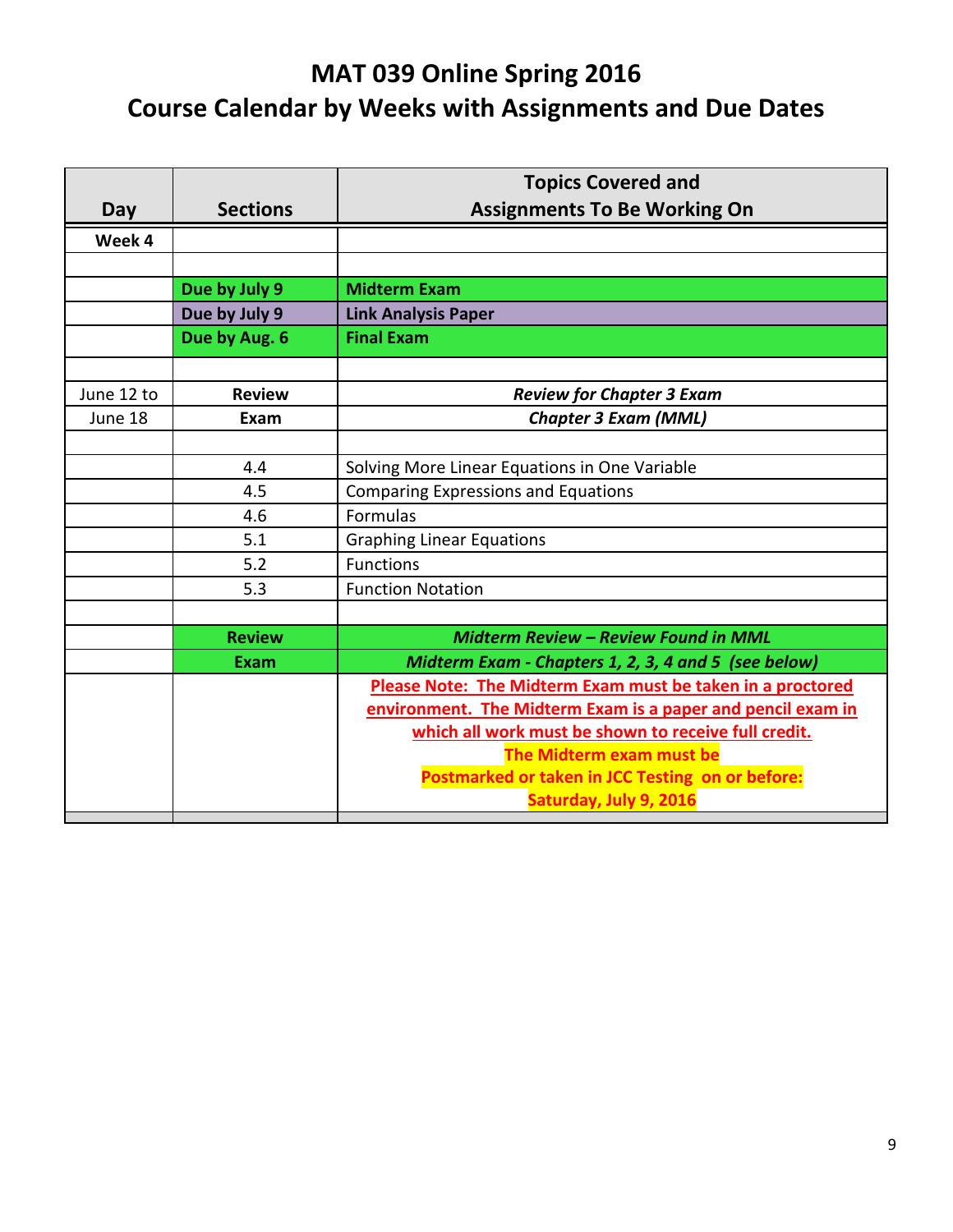|            |                 | <b>Topics Covered and</b>                                          |
|------------|-----------------|--------------------------------------------------------------------|
| Day        | <b>Sections</b> | <b>Assignments To Be Working On</b>                                |
| Week 5     |                 |                                                                    |
|            | Due by July 9   | <b>Midterm Exam</b>                                                |
|            | Due by July 9   | <b>Link Analysis Paper</b>                                         |
|            | Due by Aug. 6   | <b>Final Exam</b>                                                  |
|            |                 |                                                                    |
| June 19 to | 5.4             | <b>Finding Linear Equations</b>                                    |
| June 25    | 5.5             | <b>Finding Equations of Linear Models</b>                          |
|            |                 | Using Function Notation with Linear Models to Make Estimations and |
|            | 5.6             | Predictions                                                        |
|            | 5.7             | Solving Linear Inequalities in One Variable                        |
|            |                 |                                                                    |
|            | <b>Review</b>   | <b>Midterm Review - Review Found in MML</b>                        |
|            | Exam            | Midterm Exam - Chapters 1, 2, 3, 4 and 5 (see below)               |
|            |                 | Please Note: The Midterm Exam must be taken in a proctored         |
|            |                 | environment. The Midterm Exam is a paper and pencil exam in which  |
|            |                 | all work must be shown to receive full credit.                     |
|            |                 | The Midterm exam must be                                           |
|            |                 | Postmarked or taken in JCC Testing on or before:                   |
|            |                 | Saturday, July 9, 2016                                             |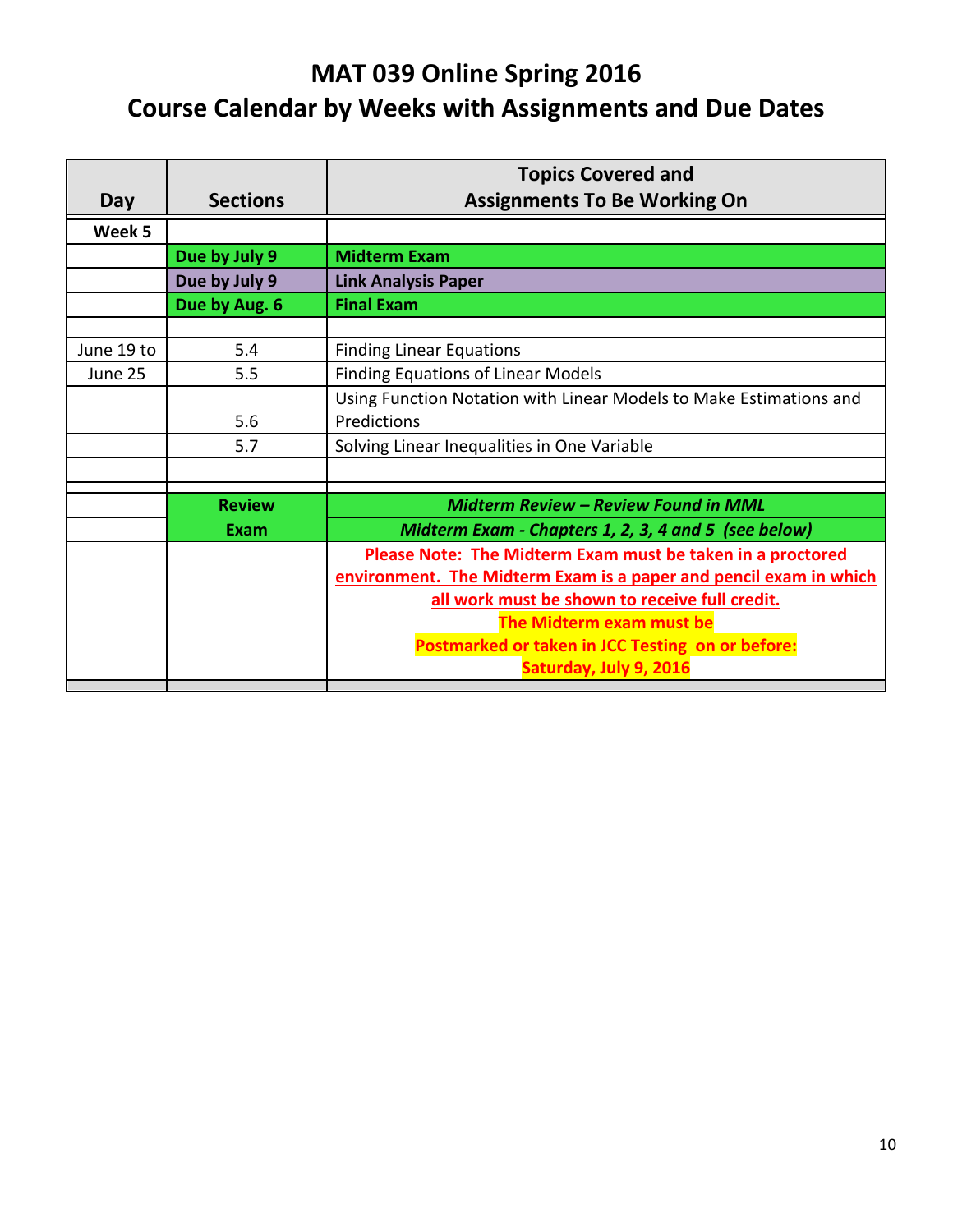|            |                 | <b>Topics Covered and</b>                                         |
|------------|-----------------|-------------------------------------------------------------------|
| Day        | <b>Sections</b> | <b>Assignments To Be Working On</b>                               |
| Week 6     |                 |                                                                   |
|            | Due by July 9   | <b>Midterm Exam</b>                                               |
|            | Due by July 9   | <b>Link Analysis Paper</b>                                        |
|            | Due by Aug. 6   | <b>Final Exam</b>                                                 |
|            |                 |                                                                   |
| June 26 to | <b>Review</b>   | <b>Review for Chapter 5 Exam</b>                                  |
| July 2     | Exam            | <b>Chapter 5 Exam (MML)</b>                                       |
|            |                 |                                                                   |
|            | 6.1             | Using Graphs and Tables to Solve Systems                          |
|            | $6.2 - 6.3$     | Using Substitution & Elimination to Solve Systems                 |
|            | 6.4             | Using Systems to Model Data                                       |
|            | 6.5             | Perimeter, Value, Interest, and Mixture Problems                  |
|            |                 |                                                                   |
|            | <b>Review</b>   | Midterm Review - Review Found in MML                              |
|            | Exam            | Midterm Exam - Chapters 1, 2, 3, 4 and 5 (see below)              |
|            |                 | Please Note: The Midterm Exam must be taken in a proctored        |
|            |                 | environment. The Midterm Exam is a paper and pencil exam in which |
|            |                 | all work must be shown to receive full credit.                    |
|            |                 | The Midterm exam must be                                          |
|            |                 | Postmarked or taken in JCC Testing on or before:                  |
|            |                 | Saturday, July 9, 2016                                            |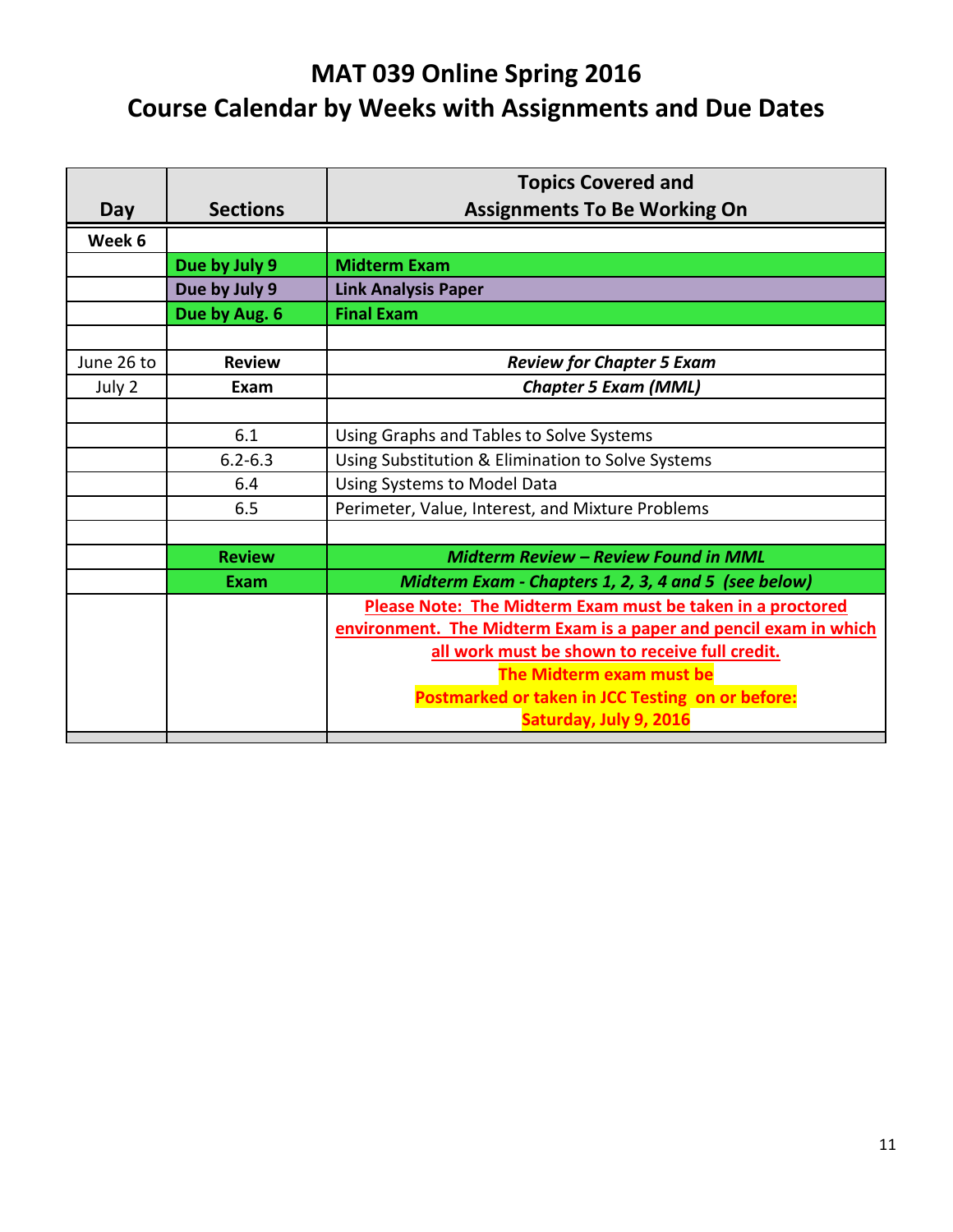|               |                             | <b>Topics Covered and</b>                                         |
|---------------|-----------------------------|-------------------------------------------------------------------|
| Day           | <b>Sections</b>             | <b>Assignments To Be Working On</b>                               |
|               |                             |                                                                   |
| July $2 - 4$  | Independence<br>Day Holiday | No classes, offices closed July 4                                 |
|               |                             |                                                                   |
| Week 7        |                             |                                                                   |
|               | Due by July 9               | <b>Midterm Exam</b>                                               |
|               | Due by July 9               | <b>Link Analysis Paper</b>                                        |
|               | Due by Aug. 6               | <b>Final Exam</b>                                                 |
|               |                             |                                                                   |
| July 3 to     | <b>Review</b>               | <b>Review for Chapter 6 Exam</b>                                  |
| <b>July 9</b> | Exam                        | <b>Chapter 6 Exam (MML)</b>                                       |
| (MML)         | 7.1                         | Adding and Subtracting Polynomial Expressions and Functions       |
|               | 7.2                         | Multiplying Polynomial Expressions and Functions                  |
|               | 7.3                         | Powers of Polynomials; Product of Binomial Conjugates             |
|               | 7.4                         | Properties of Exponents                                           |
|               |                             |                                                                   |
|               |                             |                                                                   |
|               | <b>Review</b>               | Midterm Review - Review Found in MML                              |
|               | <b>Exam</b>                 | Midterm Exam - Chapters 1, 2, 3, 4 and 5 (see below)              |
|               |                             | Please Note: The Midterm Exam must be taken in a proctored        |
|               |                             | environment. The Midterm Exam is a paper and pencil exam in which |
|               |                             | all work must be shown to receive full credit.                    |
|               |                             | The Midterm exam must be                                          |
|               |                             | Postmarked or taken in JCC Testing on or before:                  |
|               |                             | Saturday, July 9, 2016                                            |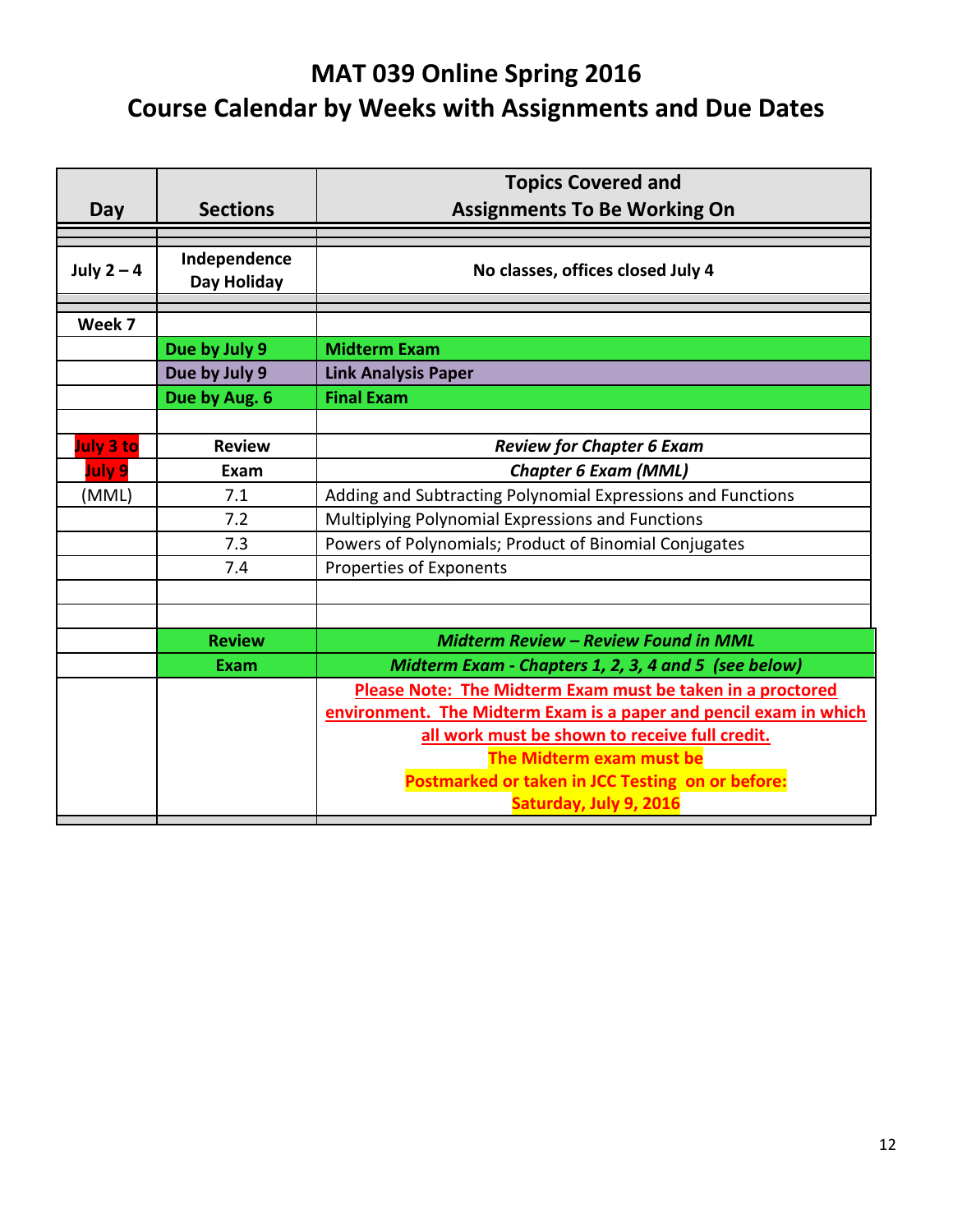|            |                 | <b>Topics Covered and</b>                                              |
|------------|-----------------|------------------------------------------------------------------------|
| Day        | <b>Sections</b> | <b>Assignments To Be Working On</b>                                    |
| Week 8     |                 |                                                                        |
|            | Due by Aug. 6   | <b>Final Exam</b>                                                      |
|            |                 |                                                                        |
| July 10 to | 7.5             | Dividing Polynomials: Long Division and Synthetic Division             |
| July 16    | <b>Review</b>   | <b>Review for Chapter 7 Exam</b>                                       |
|            | Exam            | <b>Chapter 7 Exam (MML)</b>                                            |
|            |                 | Factoring Trinomials of the Form $x^2 + bx + c$ and Differences of Two |
|            | 8.1             | Squares                                                                |
|            | 8.2             | Factoring Out the GCF; Factoring by Grouping                           |
|            | 8.3             | Factoring Trinomials of the Form $ax^2+bx+c$                           |
|            | 8.4             | Sums and Differences of Cubes: A Factoring Strategy                    |
|            |                 |                                                                        |

|            |                 | <b>Topics Covered and</b>                                           |
|------------|-----------------|---------------------------------------------------------------------|
| Day        | <b>Sections</b> | <b>Assignments To Be Working On</b>                                 |
| Week 9     |                 |                                                                     |
|            | Due by Aug. 6   | <b>Final Exam</b>                                                   |
|            |                 |                                                                     |
| July 17 to | 8.5             | Using Factoring to Solve Polynomial Equations                       |
| July 23    | 8.6             | Using Factoring to Make Predictions with Quadratic Models           |
|            | <b>Review</b>   | <b>Review for Chapter 8 Exam</b>                                    |
|            | Exam            | <b>Chapter 8 Exam (MML)</b>                                         |
|            |                 |                                                                     |
|            | 9.1             | Graphing Quadratic Functions in Vertex Form                         |
|            | 9.2             | Graphing Quadratic Function in Standard Form                        |
|            | 9.3             | <b>Simplifying Radical Expressions</b>                              |
|            | 9.4             | Using the Square Root Property to Solve Quadratic Equations         |
|            |                 |                                                                     |
|            | <b>Review</b>   | Comprehensive Final Exam Review - Review Found in JetNet            |
|            | <b>Exam</b>     | <b>Comprehensive Final Exam (see below)</b>                         |
|            |                 | Please Note: The Final Exam must be taken in a proctored            |
|            |                 | environment. The Final Exam is a paper and pencil exam in which all |
|            |                 | work must be shown to receive full credit.                          |
|            |                 | The Comprehensive Final Exam must be                                |
|            |                 | Postmarked or taken in JCC Testing on or before:                    |
|            |                 | <b>August 6, 2016</b>                                               |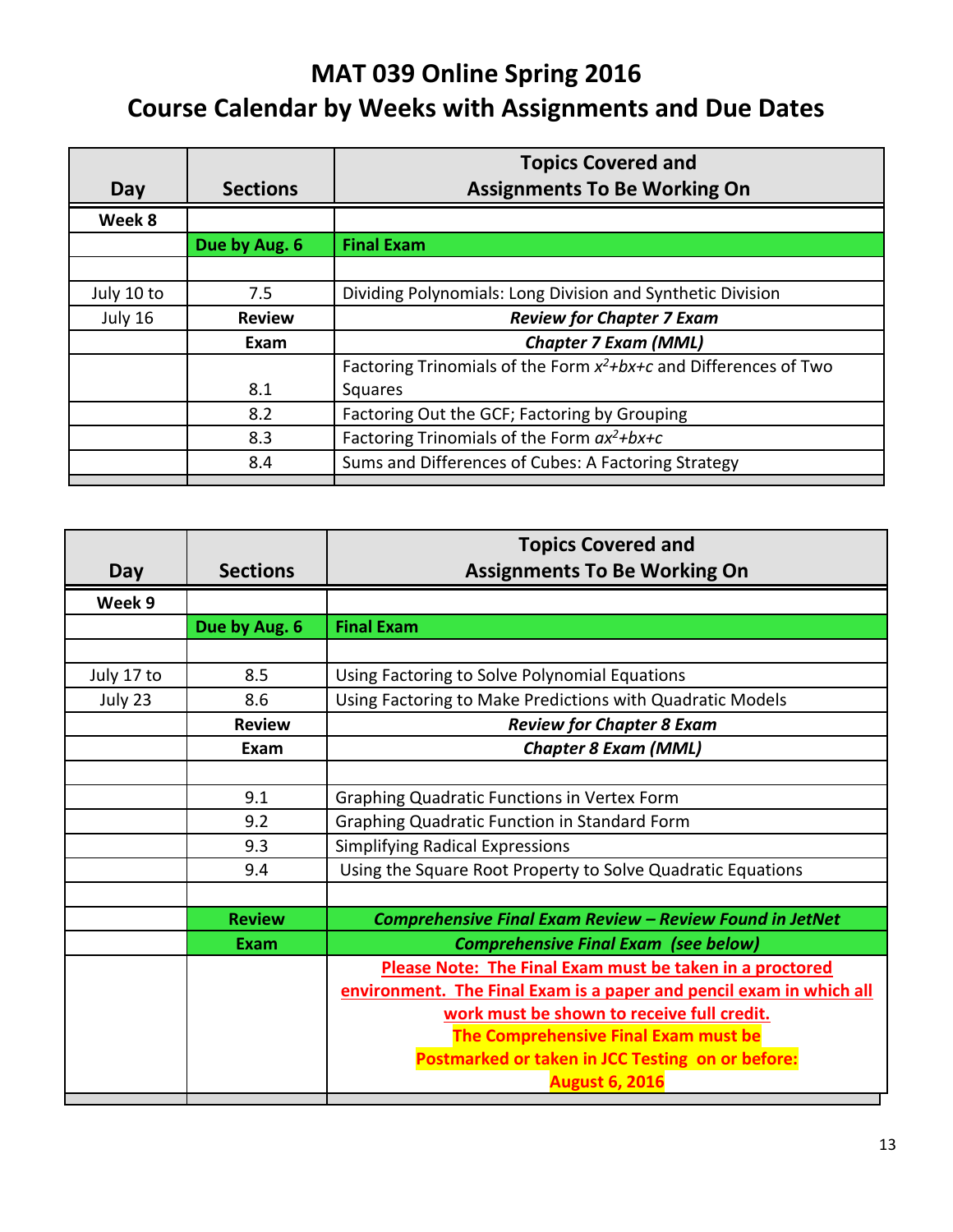|            |                 | <b>Topics Covered and</b>                                           |
|------------|-----------------|---------------------------------------------------------------------|
| Day        | <b>Sections</b> | <b>Assignments To Be Working On</b>                                 |
| Week 10    |                 |                                                                     |
|            | Due by Aug. 6   | <b>Final Exam</b>                                                   |
|            |                 |                                                                     |
| July 24 to | 9.1             | <b>Graphing Quadratic Functions in Vertex Form</b>                  |
| July 30    | 9.2             | <b>Graphing Quadratic Function in Standard Form</b>                 |
|            | 9.3             | <b>Simplifying Radical Expressions</b>                              |
|            | 9.4             | Using the Square Root Property to Solve Quadratic Equations         |
|            | 9.6             | Using the Quadratic Formula to Solve Quadratic Equations            |
|            |                 | Solving Systems of Linear Equations in Three Variables; Finding     |
|            | 9.7             | <b>Quadratic Functions</b>                                          |
|            | 9.8             | <b>Finding Quadratic Models</b>                                     |
|            | 9.9             | Modeling with Quadratic Functions                                   |
|            |                 |                                                                     |
|            | <b>Review</b>   | Comprehensive Final Exam Review - Review Found in JetNet            |
|            | Exam            | <b>Comprehensive Final Exam (see below)</b>                         |
|            |                 | Please Note: The Final Exam must be taken in a proctored            |
|            |                 | environment. The Final Exam is a paper and pencil exam in which all |
|            |                 | work must be shown to receive full credit.                          |
|            |                 | The Comprehensive Final Exam must be                                |
|            |                 | Postmarked or taken in JCC Testing on or before:                    |
|            |                 | <b>August 6, 2016</b>                                               |